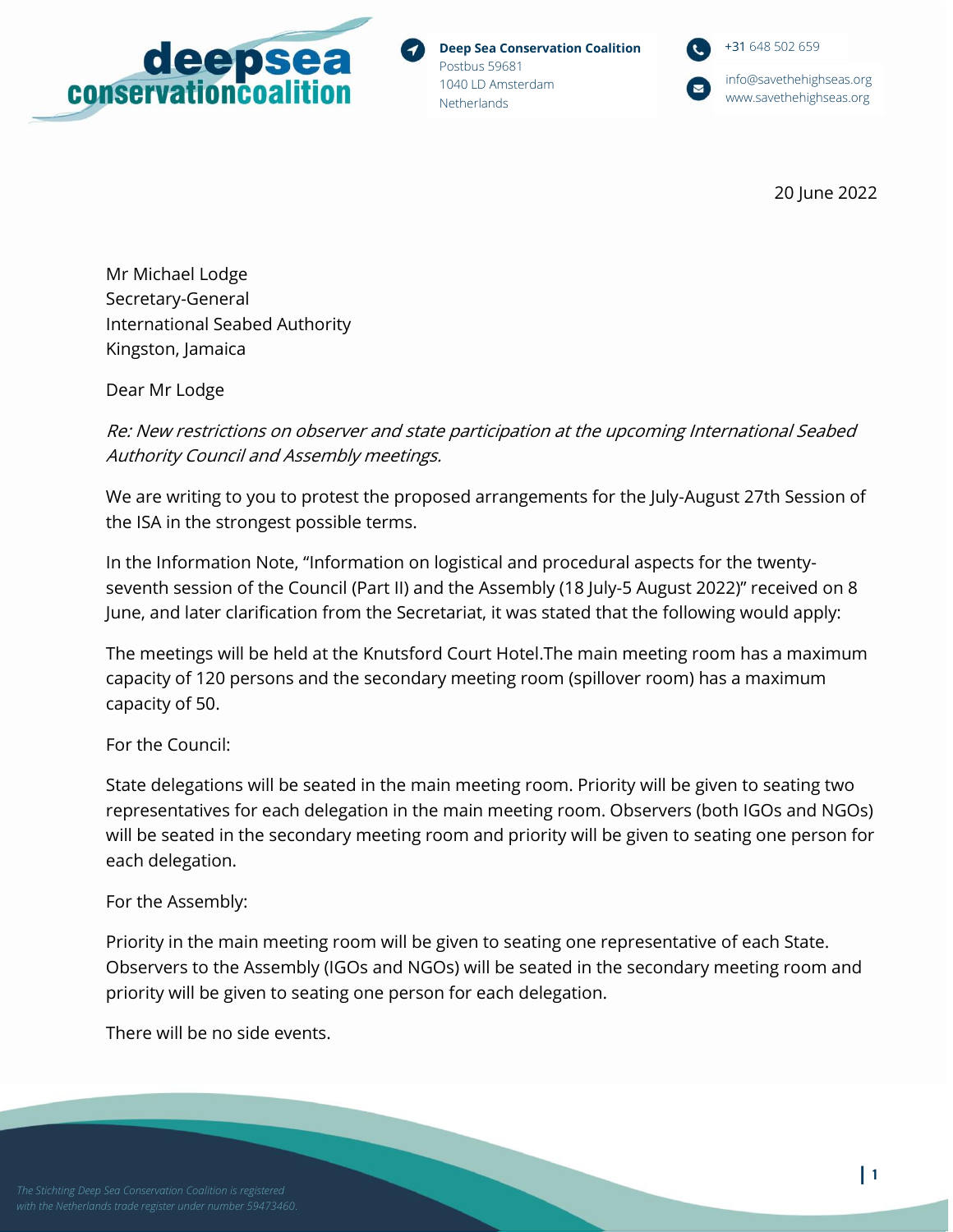Upon further inquiry, we have been informed of the following:

Proceedings will be streamed in all official languages of the Authority, via ISA's web TV. Delegates watching online will not be able to make interventions. So there will be no virtual component for delegates to join and intervene remotely. This is indefensible, not only for those who cannot travel due to COVID restrictions, but due to the other restrictions on physical attendance.

We were informed by the Secretariat that "ISA will not be able to seat or otherwise accommodate persons outside of the meeting rooms." So that means in practical terms only the one delegate per NGO and IGO and one or two delegates per State will be able to even access the venue hotel. Other delegates would only be able to watch from their own hotel rooms or similar, meaning that the opportunity for interactions with other delegates is completely removed.

This will also place unacceptable pressure on State delegations. The restriction to one delegate for Assembly and two for Council means States, especially smaller States, will not be able to get access to the support and expertise on-site that they need. According to the information from the Secretariat, additional persons on the delegation will not even be able to enter the Knutsford Hotel at all.

These restrictions on participation are completely unacceptable, particularly in light of the pressure imposed by Nauru's triggering of the two year rule and the unprecedented and growing global concern at the prospect of deep-sea mining. Given the importance of and interest in these particular ISA meetings, representatives of diverse civil society stakeholders from across the globe are planning to attend the meetings. The proposed restrictions make this untenable. Any decisions taken at these meetings will be tainted accordingly.

At this critical moment in international decision-making, the Secretariat should be ensuring effective, accountable, accessible and transparent meetings. The Secretariat should have ensured that the renovations to the ISA Headquarters were delayed. That not being the case, we suggest that the most responsible and inclusive solution would be to move the meetings to a suitable venue large enough to accommodate the interested parties or to postpone the meetings until an appropriate venue becomes available.

In addition, having no option to intervene remotely - particularly in light of both the ongoing COVID-19 restrictions and the new capacity restrictions imposed by the Secretariat - is unacceptable and compounds the lack of transparency.